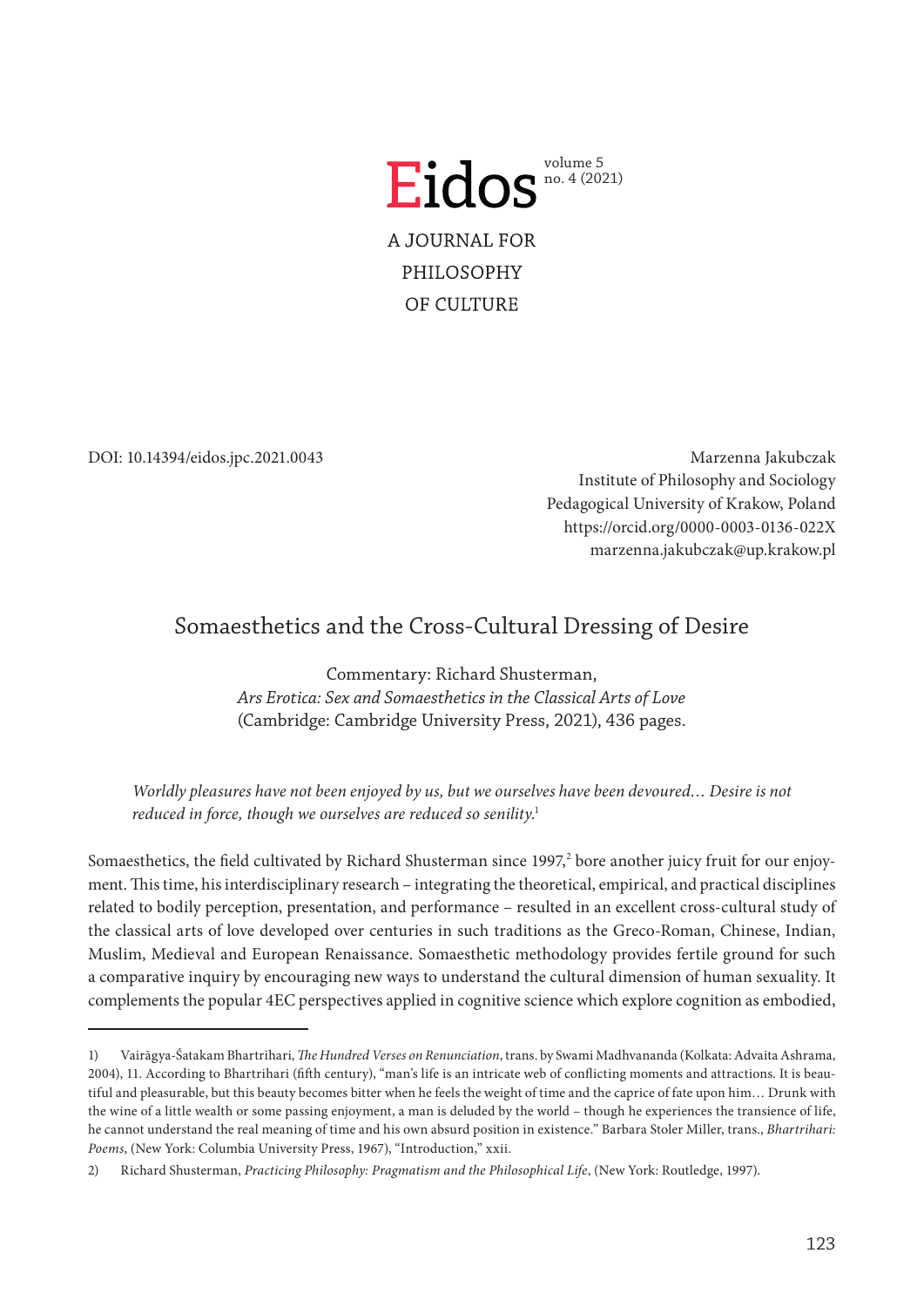embedded, enactive, and expanded:<sup>3</sup> emphasizing our bodily interaction with the physical and social environment. Shusterman's analysis of the classical arts of love as aesthetically refining sexual experience gives due acknowledgement to our somatic and sensual, but also emotional and imagery engagement in the world, commonly neglected in modern philosophy. Providing countless examples from a variety of cultures, the author proves that when discussing the ways we satisfy our intimate erotic needs one cannot focus solely on the private domain and disregard a wider context, such as extended family relationships, health and hygiene issues, level of education, economic status, social hierarchy and discourses of power, as well as culturally defined forms of artistic expression predominant in a given time.

## Beauty and Eros

*Ars Erotica: Sex and Somaesthetics in the Classical Arts of Love<sup>4</sup> grows out of Shusterman's pragmatist assump*tions and his meliorist belief<sup>5</sup> that looking at other cultures and other times can provide ample resources for a more complete erotic vision "to enrich the field of aesthetics and our art of living" (AE, 394). According to his original thought-provoking diagnosis, the separation of beauty from *eros* (that is from love and desire), which started soon after their flourishing union in Renaissance Neoplatonism, was one of the reasons for the birth of aesthetics as a science for the "perfection of sensory cognition" (AE, 394) in the mid-eighteenth century. As Shusterman persuasively argue, this change of perspective resulted from the growing power of materialist philosophies as well as from new trends of philosophical sensualism and libertinism. This combination of views made it more difficult to maintain "the traditional idea of *eros* as a physically expressed but spiritual, loving desire that was distinct from lust" (AE, 393). The precursor to this view, which defined the pleasure of beauty as "disinterested and distanced" by explicitly contrasting it to erotic feelings aroused by and in human bodies, was Anthony Ashley Cooper (also known as Lord Shaftesbury). He was followed by Alexander Baumgarten and other influential philosophers of the eighteenth and nineteenth century who rejected from the aesthetic field any activities associated with sexual activity either: by defining the aesthetic pleasure of beauty in opposition to direct sensual satisfaction (Kant), or by identifying sexual experience with "the will-to-live" and opposing it to the brain that represents knowledge (Schopenhauer), or by equating erotic vigor with animal instinct that should be sacrificed "to the advantage of the work" of art (Nietzsche) (AE, 395–96).

## Sex and Drama

Due to my research specialization, I will focus mainly on Indian contributions to *ars erotica*. Shusterman's survey is based on three quasi-scientific ancient Sanskrit texts; the *Kamasutra*, the *Raitirahasya* and the *Anangaranga*,

<sup>3)</sup> 4E Cognition perspectives, which have gained epistemic legitimacy during the last 25 years, go beyond the previously predominate perspective focused only on the functions of the brain. See for instance Francis Varela, Evan Thompson, and Eleonor Rosch, *The Embodied Mind: Cognitive Science and Human Experience*, (Cambridge, MA: MIT Press, 1991); Albert Newen, Leon de Bruin, and Shaun Gallagher, eds., *The Oxford Handbook of 4E Cognition*, (Oxford: Oxford University Press, 2018); Shaun Gallagher, *How the Body Shapes the Mind* (Oxford: Oxford University Press, 2005).

<sup>4)</sup> Richard Shusterman, *Ars Erotica: Sex and Somaesthetics in the Classical Arts of Love*, (Cambridge: Cambridge University Press, 2021). Hereafter referenced parenthetically in-text as AE followed by page numbers.

<sup>5)</sup> As Shusterman explains elsewhere, "the idea of meliorism is that we can always change some things for the better and we should pursue this possibility. If there is any basic principle of pragmatism, I think, it is just this idea of meliorism." Richard Shusterman, "Życie, sztuka i filozofia: Wyznania Richarda Shustermana wysłuchane przez Adama Chmielewskiego," ed. and trans. Wojciech Małecki, *Odra* 4, (2004): 44–53; (my translation). This is a Polish translation of an English interview published in 2004.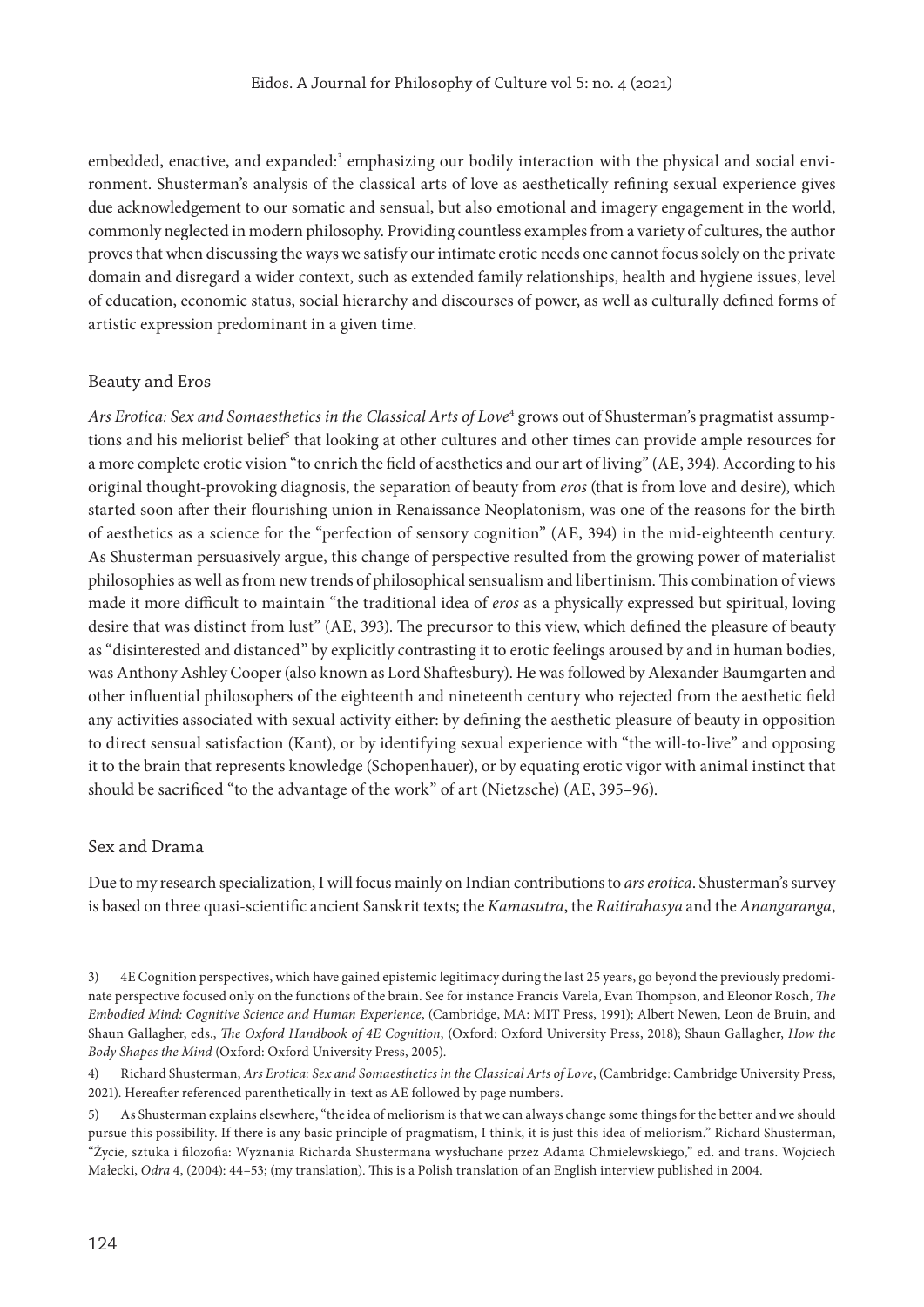dated between 400 BCE and 300 CE, which are labelled *kāmaśāstra* literature. He also mentions the early Vedic erotic allusions and summarizes some of the Puranic myths related to the topic. A slight inaccuracy has crept in when the author characterizes the *Upanishads* as "austere" and locates them historically between the *Vedas* and *Puranas* (AE, 205). In fact, the *Upanishads* did not follow the Vedic scripts since they constitute the most recent and philosophically sophisticated part of the *Vedas* (c. 600 to 300 BCE),<sup>6</sup> which deals with the value of knowledge, meaning of yoga, and the key ontological questions. Also, it is hard to agree with the claim that "it is not at all clear what exactly, for Hinduism, constitutes a god, and therefore how many gods there are" (AE, 205). Well, neither size nor number seem to matter when we manage to go beyond a binary perspective of monotheism *versus* polytheism. To capture the idea of god as it is conceptualized in India we need to embrace the category of henotheism, first used in reference to Hinduism by Max Müller,<sup>7</sup> to describe a form of devotion focused on a single spiritual principle, the absolute (*brahman*), while accepting the existence of multiple deities, gods or goddesses (*devas*, *devīs*), who come into being together with the world and who are no strangers to desire (*kāma*), adequately proportional to their ontic status.

Yet, what Shusterman brilliantly illuminates is the aspiration of Indian erotology to combine the most detailed, systematic, and practical methods with philosophical ideas, and to integrate erotic desires with ascetic spiritualism (AE, 24, 220), as they both share "the power of generating focused energy and heat" (*tapas*) (AE, 208). The aestheticization of the sexual act "through refining restraint and sublimation of raw sensuality" (AE, 245) helps the lovers keep passion within manageable limits, and produce an attractively fashioned and meaningful erotic performance, while providing some distanced reflection on one's choices of partner, time, or place. These remarks get us closer to the major paradox of Indian mentality, which is constituted by the tension between two conflicting drives – a profound attraction to sensual beauty, on the one hand, and the yearning for detachment from all worldly desires, on the other.

Shusterman also aptly grasps the unique character of Indian *ars erotica* modelled on the performing arts (AE, 243). Undoubtedly, the art of lovemaking resembles the dynamics of drama with several complementary side threads situating human sexuality in a specific sociocultural, ethical, religious, and political context. As Shusterman rightly observes, Indian erotic arts "drew most heavily on the fine arts and their sensuous aesthetic pleasures" (AE, 202). They have deep roots in theatre and the classical art of dance. The lover's cravings and beliefs (likened to the mental states of a drama character) are not only essential to lovemaking (just as they are crucial to stage a drama), but they need to be expressed through certain gestures, sequenced body movements, or other codified signs – both explicit and suggested – which all together make up a specific choreography of sexual performance. This distinctively aesthetic, drama-like character of India's eroticism makes it different from *ars erotica* developed in other cultures more focused on practical sexual goals of procreation and health.

Incidentally, classical Sanskrit literature, being a vast source of examples of Hindu erotic imagination strongly inspired by *kāmaśāstras*, is referred to in Shusterman's study in one footnote only (AE, 223), although the literary works of such authors as Kalisada (fourth – fifth centuries CE) and Jayadeva (twelfth century) had, in turn, a huge impact on the way sexual scenes were depicted in the visual arts of the following centuries. This omission is significant insofar as the iconic representations of sexuality have played a crucial role in popularizing Indian *ars erotica* among wider society. Naturally, the best means of educating folks, apart from drama and dance performance, was sculpture – especially in ancient times – and the exquisite miniature erotic paint-

<sup>6)</sup> Gavin D. Flood, *An Introduction to Hinduism*, (Cambridge: Cambridge University Press, 2018), 40.

<sup>7)</sup> Max Müller, *Lectures on the Origin and Growth of Religion: As Illustrated by the Religions of India*, (London: Longmans, Green and Co., 1878).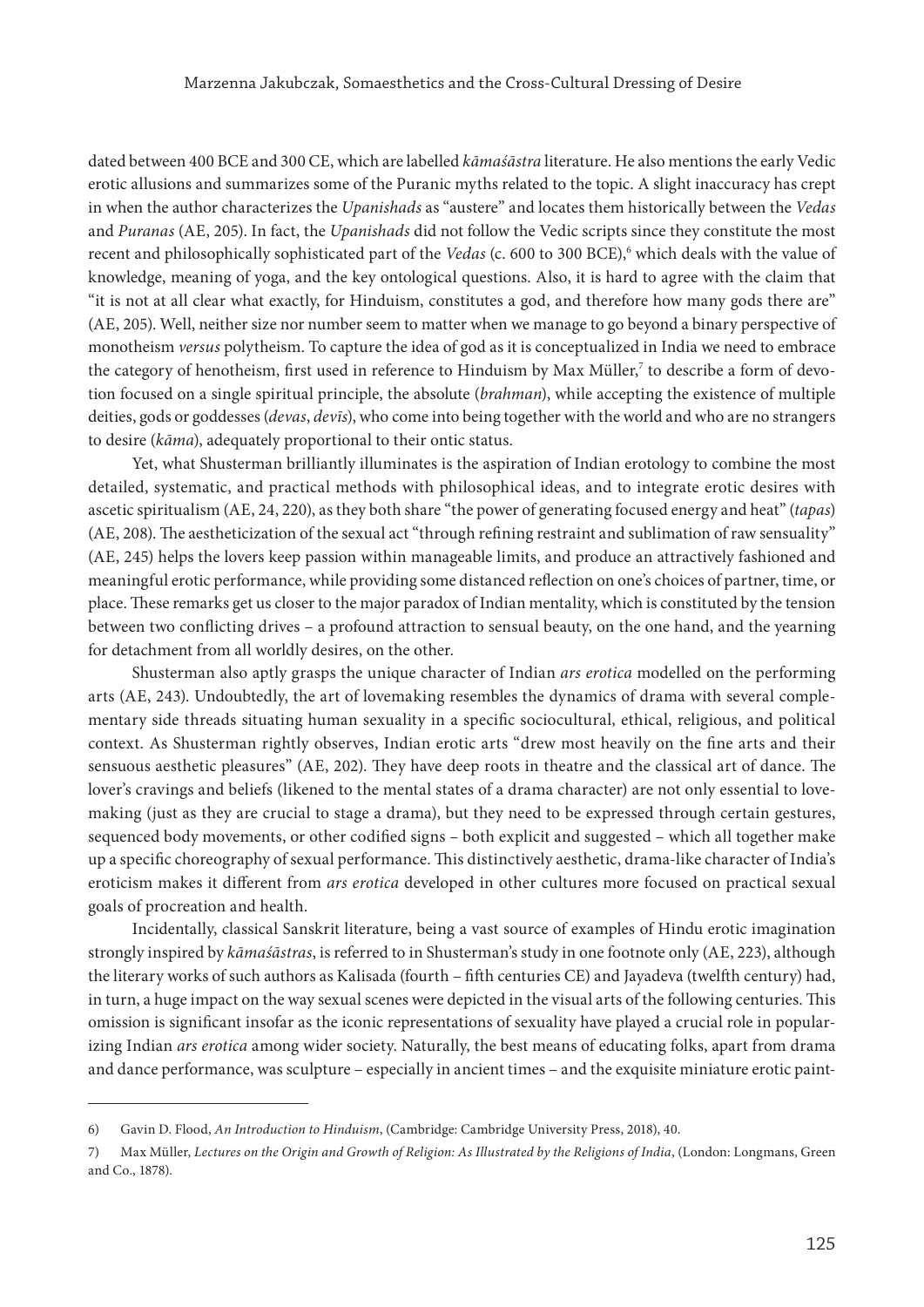ings in the eighteenth and nineteenth centuries when illustrated editions of the *Kamasutra* grew in popularity. Here, at least one example of visual arts would be worth discussing a bit closer, namely a group of temples at Khajuraho, often referred to as the "*Kamasutra* temples," the exterior walls of which are saturated with sexually explicit imagery. The mystifying carvings, so called *mithuna* sculptures, depict men and women in various lascivious sexual acts. The unclothed, sensual feminine figure (called *apsarā* or *yaksi*) has always been one of the most canonical motifs of medieval Hindu temple art and at Khajuraho, female nudity is interspersed with portrayals of orgiastic sex. Scholars have tried to understand who sponsored these temples and why they did so. Supposedly these sculptures, dated between 950 CE to 1150 CE, depict tantric sexual practices that were meditated upon.10 Surely, they show that for the people who erected these monuments sex was not a taboo, but an integral, adorable, and spiritually significant part of their life. However, in largely prudish contemporary Indian society, the *Kamasutra's* graphic sculptures of Khajuraho look like a sexual extravaganza and are an embarrassment for "traditional Hindu values."

The reader of *Ars Erotica* may keep in mind that for Richard Shusterman one of the most pressing sociocultural problems of our time has been the legitimization of popular art, such as rock, country music, and rap.<sup>11</sup> Now, he advocates for the aesthetic reappreciation of the erotic arts. But, have they ever *really* been popular among people in the cultures that produced the most famous texts on the art of lovemaking? And, further, were they accessible to people, regardless of their class, gender, and economic position? Richard Shusterman argues for a positive answer to these questions, claiming that both the *Natyaśastra* and *Kamasutra* share "an impulse toward democratic diversity" and, unlike the *Vedas*, they could be studied and practiced by all castes (AE, 218). Some Indian scholars also believe that in early times, copies of *kamaśastras* were gifted to adolescent daughters by their mothers, to intimidated wives by their newly wed husbands, and that the public meetings were organized to debate on various issues related to the art of lovemaking.<sup>12</sup> Certainly, sex was valued in Indian society not only as a means to maintain family lineage but also as a key to a successful marriage and stable society, but when discussing the social practices of the past we should avoid idealization and remember that we deal with a tremendously varied (ethnically, linguistically, religiously) and strictly hierarchical society where the literate elite always made up a very small percentage of the population.<sup>13</sup> Therefore, one can hardly

<sup>8)</sup> See for instance Devangana Desai, "Art and Eroticism: Going beyond the Erotic at Khajuraho," in *Indian Art: Forms, Concerns and Development in Historical Perspective*, ed. Brijinder Nath Goswamy and K. Singh (New Delhi: Munshiram Manoharlal Publishers, 2000), 91–109; Richard Burton, Forster F. Arbuthnot, trans., *The Illustrated Kama Sutra, Ananga Ranga, Perfumed Garden – The Classic Eastern Love Texts,* (London: The Hamlyn Publishing Group Ltd., 1987); Philip Rawson, *Erotic Art of India*, (New York: Gallery Books, 1983); and Devangana Desai, *Erotic Sculpture of India: A Socio-Cultural Study*, (New Delhi: Tata McGraw-Hill Publishing Co., 1975).

<sup>9)</sup> A group of monuments in Khajuraho was included in the UNESCO World Heritage List in 1986. Since then, it has gained international recognition and attracts huge attention of the tourists who visit this small town in central India just to watch the "oddly titillating" figures covering the temple walls. See Swetha Vijayakumar, "The Sacred and the Sensual," *Via* 11–12, (May 2017), Accessed August 26, 2021,<http://journals.openedition.org/viatourism/1792>, [https://doi.org/10.4000/viatourism.1792.](https://doi.org/10.4000/viatourism.1792)

<sup>10)</sup> David G. White emphasizes that tantric sexual practices were not really about enjoying coitus or blissful states of consciousness. They were rather part of sexualized rituals that entailed collecting, offering, and ingesting the male and female fluids. And this was very different from the "ritualized sex" that is commonly mistaken for "Tantric Sex" in New Age guides. See David Gordon White, *Kiss of the Yogini: "Tantric Sex" in its South Asian Contexts*, (Chicago: University of Chicago Press, 2003), [10.7208/chicago/](10.7208/chicago/9780226027838.001.0001) [9780226027838.001.0001](10.7208/chicago/9780226027838.001.0001).

Another interpretation is offered by Devangana Desai who suggests that the erotic figures seem to conceal a mystical diagram (*yantra*), which was believed to magically protect the building against obstacles. Devangana Desai, "Textual Tradition and the Temples of Khajuraho," in *Archaeology and Text*: *The Temple in South Asia*, ed. by Himanshu P. Ray (New Delhi: Oxford University Press, 2010), 66.

<sup>11)</sup> Richard Shusterman, *Pragmatist Aesthetics: Living Beauty, Rethinking Art*, (Oxford: Blackwell, 1992).

<sup>12)</sup> Desai, *Erotic Sculpture of India*, 167–68.

<sup>13)</sup> In 2019 the adult literacy rate was at 73.2 percent, with overall gender gap (adult male literacy rate still surpasses the adult female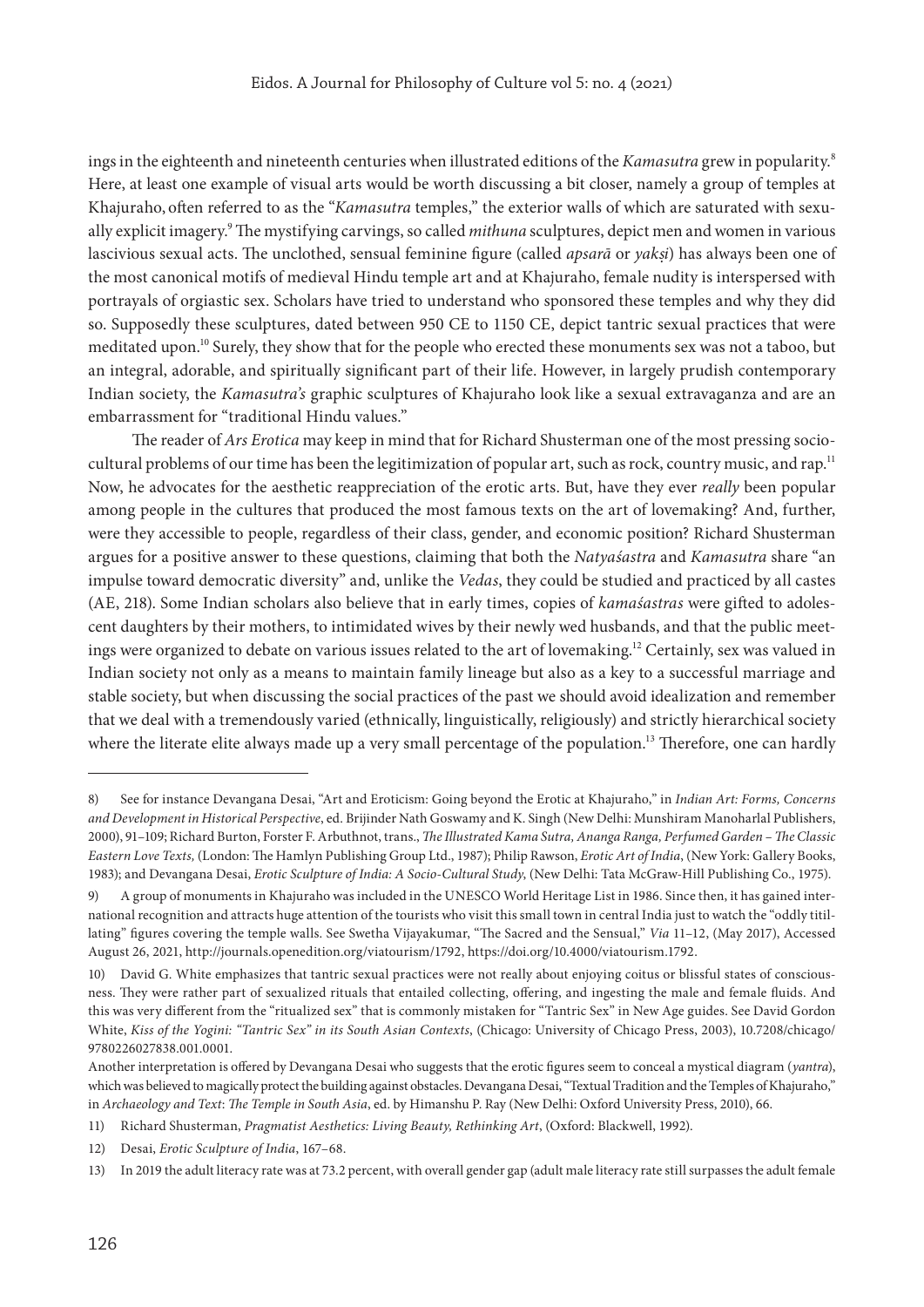imagine that *ars erotica* in the Indian context have ever belonged to popular culture, and that the *Kamasutra* used to be circulating freely across all social strata.

#### Misogyny in Disguise

The positive pragmatist attitude of Shusterman allows him to turn a blind eye not only to the elitist character of Indian *ars erotica*, but also to the patriarchal and nicely dressed misogynist agenda of the *Kamasutra* narrator. The lovers – that is by default a man and a woman – are seen as the protagonists of a drama, and the dynamics of their intimate close-up is dictated by the man's needs and man's understanding of female sexuality. What is more, both the role of screenwriter and director of the lovemaking drama belong exclusively to males. Thus, speaking of the erotic pleasures we cannot forget that the sex performance inevitably involves a gender-and-power struggle. As Shusterman rightly notices, "the *Kamasutra* explains how *ars erotica* is pragmatically advantageous in giving a man greater power over women and more esteem among men" (AE, 240). Women are basically reduced to a passive role, they are a "delicious" instrument to be "played upon artfully," designed for the pleasure of men (AE, 240). And this sheer objectification of a female is only seemingly mitigated by the advocacy that "women reciprocally play on male instruments, and sometimes even play the male by taking on his coital positions and roles" (AE, 238). Well, does not a female moving body still remain just a tool to please her lover? Besides, the practical hints on the specific ways of lovemaking are dictated by typical patriarchal obsessions, such as vaginal orgasm<sup>14</sup> (AE, 212), anxieties concerning erection, and preference for male superiority in unequal unions (AE, 228).

We can also trace the misogynist bias of the *Kamasutra* in its comments on female sexuality, far more promiscuous than men, and their innate propensity to "lechery" and "lust" which is to justify the need to fully control and subordinate women (AE, 212). Likewise, it is hard to take for granted a remark on deflowering an eight-year-old girl trained to become a king's prostitute (AE, 215). Nowadays, *ars erotica* does not seem to be a proper label for the dated social practices that involve harming little girls.

## Power of Eros

Undoubtedly, Indian erotology demonstrates that there is something like "erotic expertise," which means that sex is definitely something we can learn, need to cultivate on regular basis, and eventually master to our own satisfactory degree. When evaluating the contribution of Indian *ars erotica*, Shusterman aptly observes that it "is designed to cultivate and refine sensorimotor mastery in terms of heightened awareness and skilled aesthetic shaping of one's erotic feelings and movements, and to do so in controlled attunement with one's partner's" (AE, 213). The advanced sensorimotor skill of lovemaking is to make our life experience complete and joyful.

literacy rate by 17 percentage points). See Tanushree Chandra, "Literacy in India: The Gender and Age Dimension," *Observer Research Foundation* (ORF), no. 322 (October 2019): 1–18.

<sup>14)</sup> Apparently, androcentrism is not just a historical phenomenon typical for the ancient, sophisticated textbooks of *ars erotica*. The modern scientific process, providing theories regarding human sexuality, has also been marked with misunderstanding and manipulation. A spectacular example of such a process is discussed by Elisabeth A. Lloyd in her closely argued study on the history of evolutionary explanations of the female orgasm. She persuasively demonstrates that what was presented as a "scientific account" proved to be a culturally biased discourse based on two flawed assumptions: that the female orgasm evolved because it contributed to reproductive success, and that female sexuality is like male sexuality. Elisabeth A. Lloyd, *The Case of the Female Orgasm: Bias in the Science of Evolution*, (London – Cambridge: Harvard University Press, 2015), 14–20.